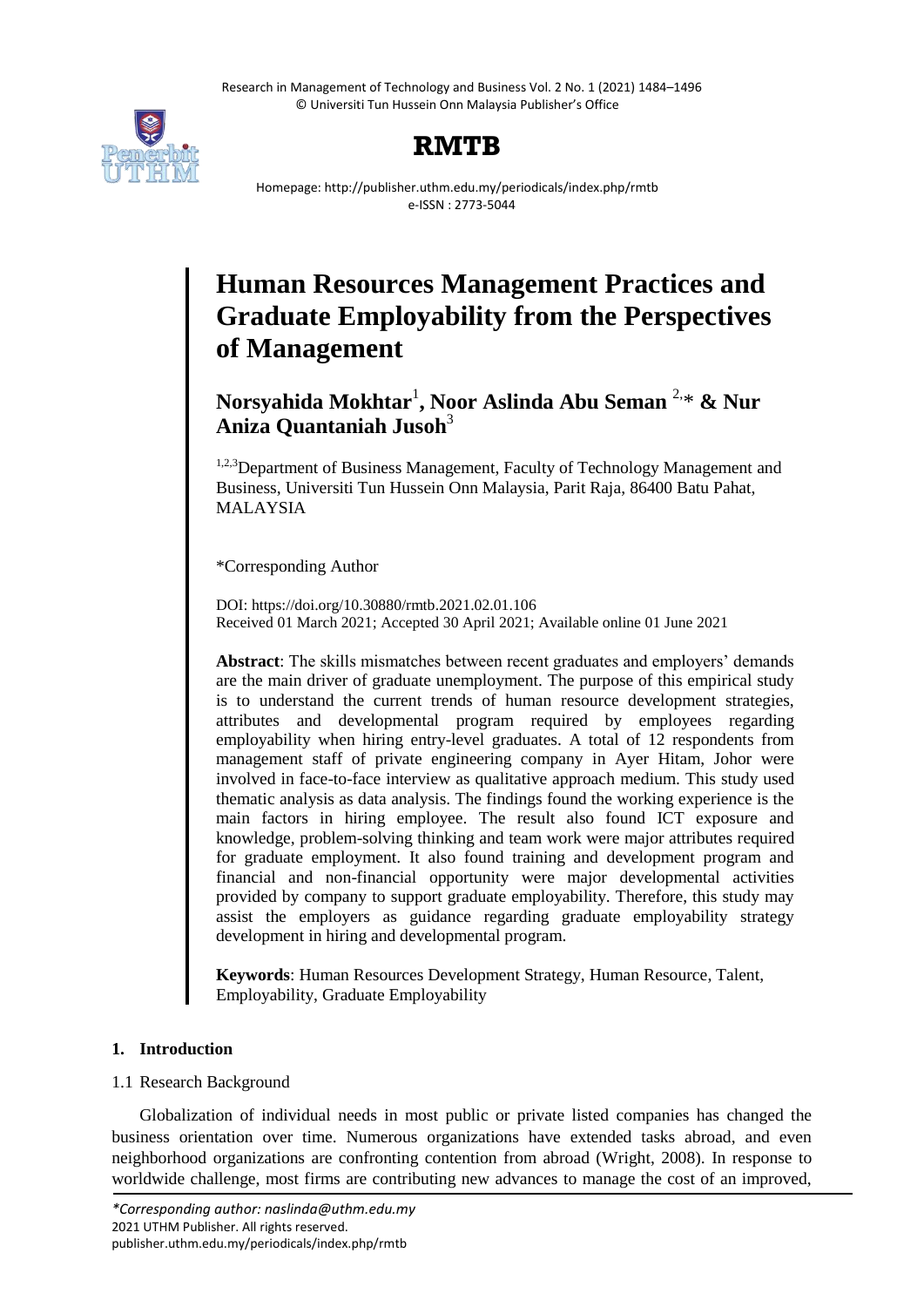lessen cost for business, yet these mechanical developments have prompted consistent and considerably slower development of human resources. Meanwhile, global capital markets are pushing firms to modernize but at the same time shrink costs. It is not an easy feat. These trends have influenced organizations to oversee human resources as viably as could be expected under the circumstances (Wright, 2008). Challenge confronting graduates in Malaysia today is to win a competitive advantage because to remain be required in the industry. The better-educated youth put high effort to join additional course merely to add additional skill which give self-added-value and be unique. With evidence from a talent employability survey conducted by TalentCorp in collaboration with the World Bank TalentCorp (2014), this occurs due to soft skills emphasized by employers as the key factors in hiring entry-level graduates. Whereas government is confronting to match talent with jobs despites number of programs to support recent graduates who cannot find a job. The skills mismatches between recent graduates and employers' demands are the main driver of graduate unemployment (World Bank TalentCorp, 2014). This occurs probably due to the mismanagement of talent in a particular company. Apart from that, the strategy regarding employability when hiring entry-level graduates hence retain that talent in a company eventually seems ambiguous and confusing graduates. As evidence, 81% of respondents have major lack of communication skills, followed by creative/critical thinking (56%), and problem-solving proficiencies (49%). Meanwhile, 40% of Malaysian firms reported not being able to fill positions due to deficiencies of skilled workers (World Bank TalentCorp, 2014).

Another common issue in Malaysia concerning graduates employability is even at the recruitment stage, companies and universities do not always collaborate in expose graduates with entry-level opportunities. A survey by World Bank (2014) affirmed that, 34% of respondents have never approached universities to employ candidates, nor been approached by universities to fit graduates into entry-level positions. While pay levels could be relevant in specific sectors, many companies claim they afford to pay more for graduates with the right skills. It can be said that, employers are willing to pay a premium for talent equipped with soft skills. About 75% of companies have introduced premium graduate programs to recruit top entry-level talent, in addition to existing general graduate programs. According to the survey, 43% of companies paid premium entry-level graduates between RM3,000 and RM5,000 a month. It shows that, employers are willing to pay a premium for soft skills (World Bank, 2014). In addition, universities cannot produce graduates who are ready for the workforce unless they develop a clear, accurate understanding of what firms are looking for in entry-level employees and incorporate these requirements into the course curricula, teaching and assessment methods, or other means. The skills mismatch is exacerbated by the lack of communication between universities and firms on how to develop employable graduates.

This study carried out with Company X management staff to identify areas of focus in relation of graduate employability. The purpose of this study is to understand the trends of HR strategy regarding graduate employability also the perceived quality when hiring of technical graduates from the perspectives of employers. The technical graduates refer to talent with engineering or information technology education background qualification.

#### 1.2 Problem Statement

Graduates unemployment fell to pre-crisis low as economy in Malaysia still requires increasing numbers of skilled workers to be executant in manufacturing and services sector. The informal sector work force survey report by Department of Statistics Malaysia affirmed that, in 2017, there were 1.36 million employed persons in the informal sector comprising 9.4 per cent share of the total employment in Malaysia. Another issue turned up is the perceived quality that measures graduates employment which is the matching of talent qualification with position vacant in a company. Currently, people who have attained higher education are having trouble in hunting a job that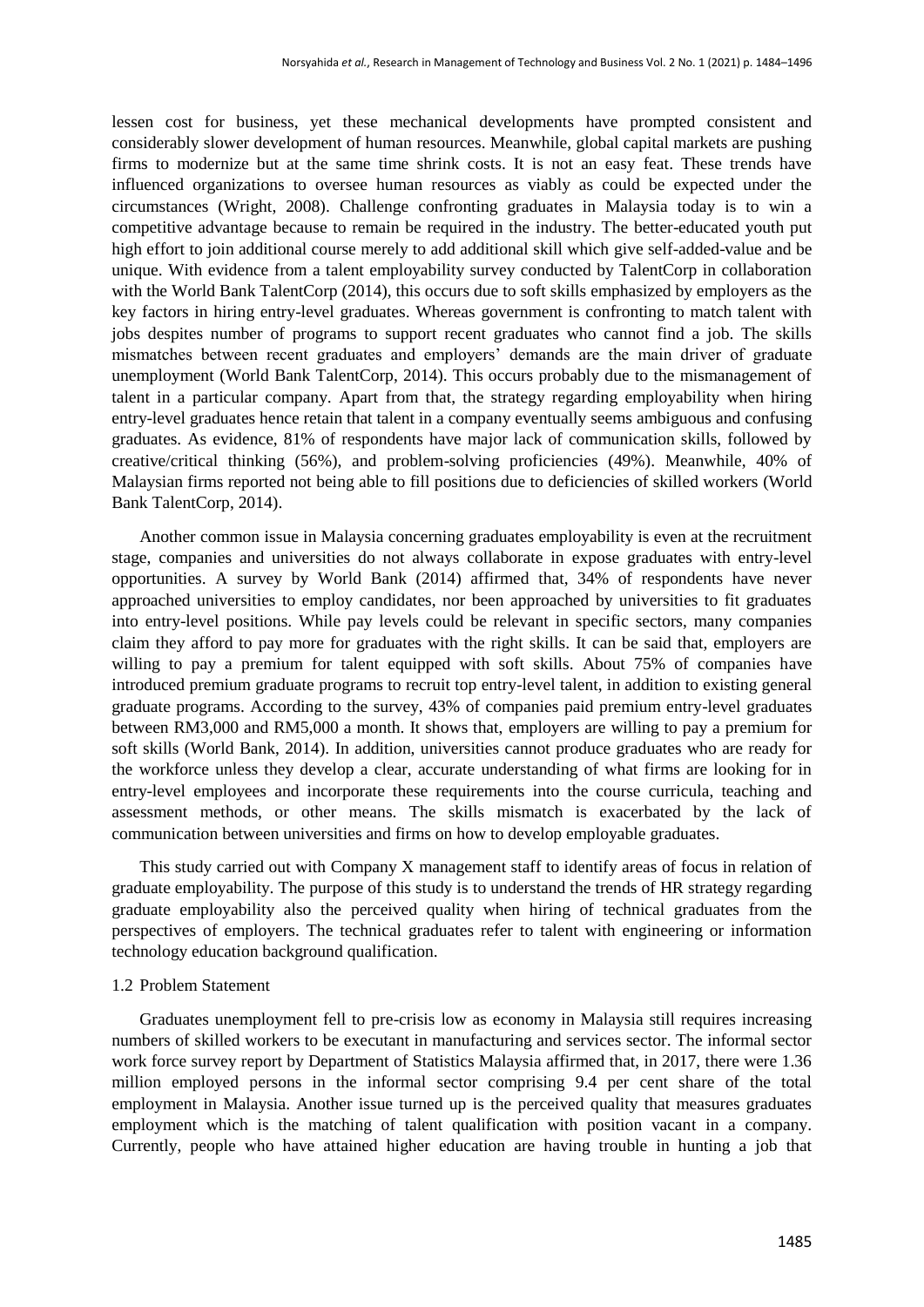equivalent with qualification. Plus, employers' perceptions of the employability skills of fresh graduates need to take into account since they valued graduates employability differently.

Besides, from the preliminary observation in one of private engineering company in Ayer Hitam, it was found that there is quite high number of staff alternating in a short period and voluntary turnover. It became worried when these occurs among management level. It is not a good sign if talent chooses to leave an organization especially he/she is in the level of top management. In addition, some of the staff has qualification inequalities with current position job skill needed. It probably knowledge wastes for graduates with technology and engineering education background to get involved in unrelated job post just because of talent disparity with job due to the mismanagement of talent. Plus, the company has many internal factors contributed why they need to reject candidates during recruitment despite any skills candidates afford to offer. In observation, the company opens a job vacancy, but there is no talent recruited for particular position for real. Otherwise, there is workforce required to lessen workload but the company refuse to recruit new talent. But then, the management encourages staff to do multitasking. Question why, is it enough staff in current management? Why the firm encourage overload multitasking instead recruit new staff?

That is why it is important for graduates to understand what the current talent management strategies and practices regarding talent employability hence retain that talent in a particular company. Therefore, graduates will know the employability through the lens of employer based on education background. Education system in Malaysia is working now leading in Science, Technology, Engineering and Mathematics (STEM) where technology and engineering became an important element of teaching and learning. These two elements require hands-on task application in job posting for particular industry. It probably a time and knowledge wastes for graduates with such education background to get involved in unrelated job post just because of talent disparity with job due to the mismanagement of talent. The mismanagement of talent sometimes may occur due to bias or tainted practices in internal human resources management (Bell, 2006). Therefore, graduates need to understand the company Human Resources Development (HRD) strategy related with employee engagement hence what determines a company preserve the talent despite any turnover issues occurred. The Human Resources (HR) strategy refers to the HR decision making to ensure talent utilization needed in a particular company (Bagga & Srivastava, 2014). It involves HR policies and practices related to planning, motivating, forecasting, retaining and exiting employees consistent with company strategic direction. Hence, this study aims to explore the HR strategy regarding graduate employability and provide several guidance on graduate employability attributes required for graduates and developmental activities for employer.

#### 1.3 Research Questions

The research questions in this study were developed as follows:

- (i) What is the current status of Human Resource Development strategies on graduate employability?
- (ii) What is the graduate employability attributes recommended by organization function?
- (iii) What are the developmental activities recommended by organization to support on graduate employability?

#### 1.4 Research Objectives

Following are the objectives in this study:

(i) To identify the current status of Human Resource Development strategy regarding graduate employability.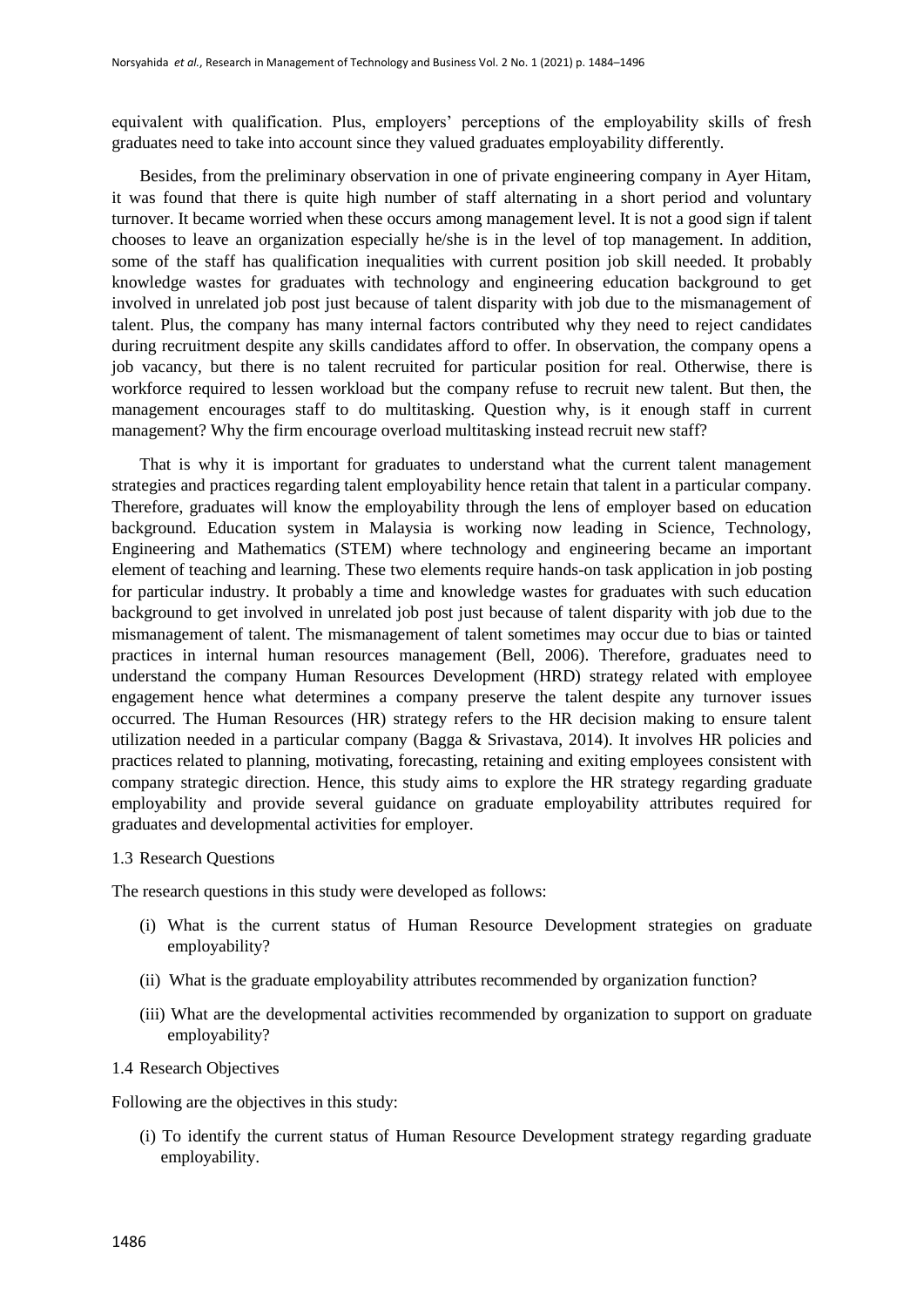- (ii) To suggest guidance on graduate employability attributes required for graduates.
- (iii) To suggest guidance on graduate developmental activities for employer.

#### 1.5 Significance of Study

Findings from this study conducted add important value for researcher, practitioner and policy makers. This study benefits other researcher as additional knowledge in employability research. It is useful for researcher to do further research in antidote of graduate employability issues and how to market graduate in the industry. Result of this study is useful for graduates with technology and engineering education background who are actively looking for employment. These findings will assist graduates to make appropriate decision when consider the employer demands and expectation that fit with skills capability. Findings from this study will benefits employer in relation of HRD strategy that suitable to employ. In addition, it gives different insight for management to support on employability enhancement executed within an organization through workplace learning initiatives.

#### 1.6 Scope of Study

This study applied qualitative research approach and interview session as medium to collect data. This study chooses Company X, branch Ayer Hitam as organization case study. The study involved 12 people from management level from all departments available using purposive sampling technique. The data were expected to be collected during semester break and ongoing until the information is enough to cater the study purposes. An appointment is necessary before interview session carried out at the company located. The information collected will be from perspectives of management to get insight what is the company HRD strategy regarding graduate employability.

## **2. Literature Review**

#### 2.1 Human Resources Development Strategy

Human Resources Development (HRD) was accustomed in order to resolve work problems relevant to performance and under performance (Acton & Golden, 2003; Goldstein & Ford, 2002; Paprock, 2006). HRD is a function within HRM that concerned with training and development of employees (Stokes, 2013). HRD refers as those endeavors attempted by associations to guarantee that workers are decidedly ready to embrace the duties and develop into suitable vocations, thereby adding value to the efficiency and administration of an association, the inspiration and execution of companions and the achievement of the general vision of the formative organization (Geraldine, 2015).

According to a report by Department of Public Service and Administration, Republic of South Africa, there are four pillars of HRD strategy which are 1) Capacity Development, 2) Organizational Support Initiatives, 3) Governance and Institutional Development also 4) Economic and Growth Development. One of the pillars that related to employee engagement is organizational support initiatives. Organizational support initiatives refer to those operational aspects of the organization upon which a holistic HR function is dependent (Geraldine, 2015). It needs to be strengthened in order to add value to proper human capital formation and utilization in public organizations (Geraldine, 2015). The organizational support initiatives caters the strategic planning in the area of 1) Ensuring the adequacy of physical and human resources and facilities, 2) Career planning and talent management and 3) Mobilization of management support.

For career planning and talent management strategy, Doug (2011) asserted that, HRD is responsible in giving profession way data to its workers to clear up what occupations are accessible inside the organization, the pay ranges related with those employments, and the abilities required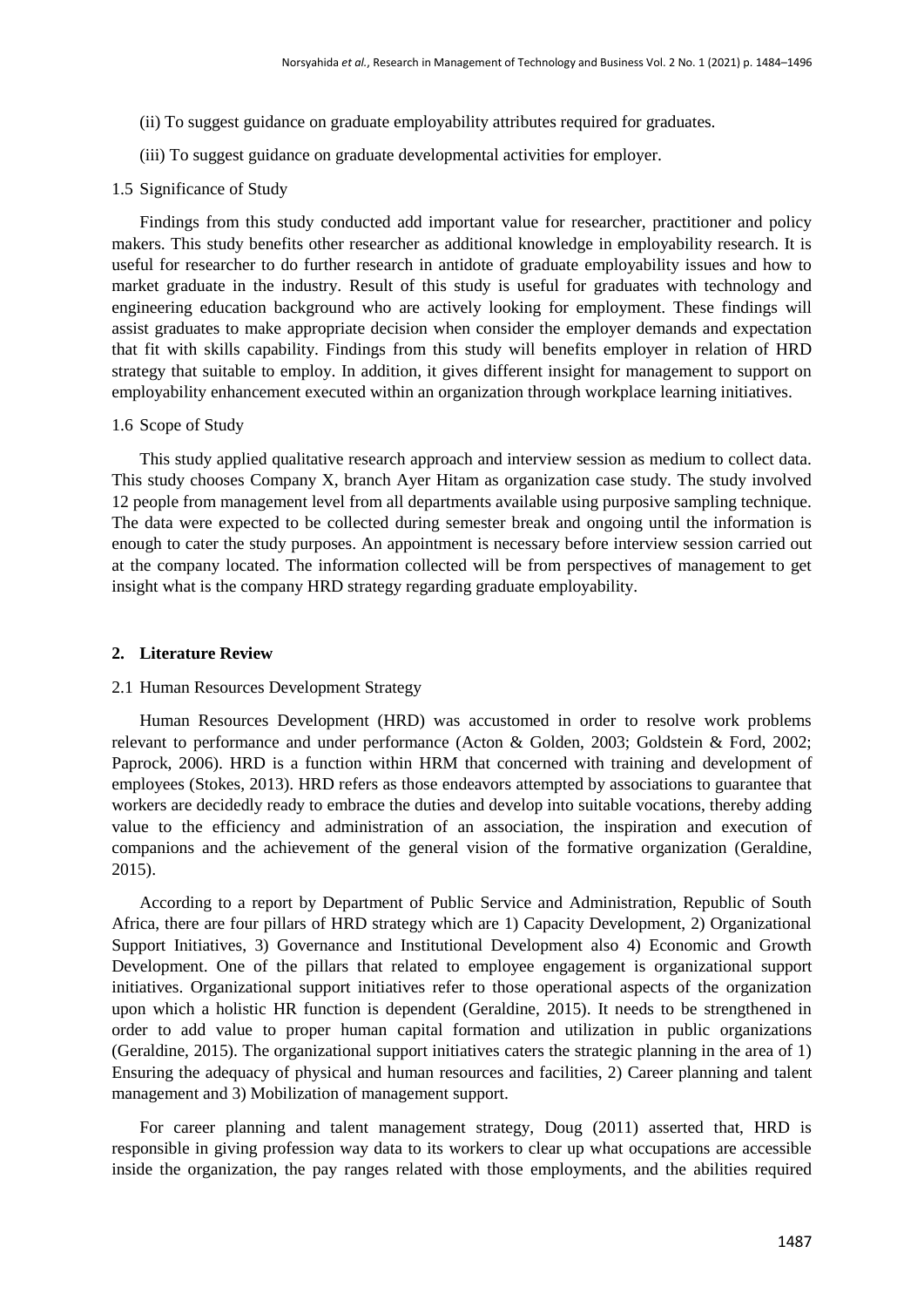being successful in them. Carmeda (2013) highlighted that, the role of HRD may need to be extended to incorporate helping representatives comprehend the association's position on being employable, why employability upgrade is so significant, and how, to a huge degree, it is their obligation to oversee. For instance, a greater focus could be placed on assisting employees with developing competencies in self-evaluation and self-promotion. For ensuring the adequacy of physical and human resources and facilities strategy, the role of training must be complementary to education, and this complementarity needs to be built upon in the next decade (Lowden, Hall, Elliot, & Lewin, 2011). This will ensure the education, training and even retraining becomes one long and steady succession of ventures towards making a learned, exceptionally talented and trainable workforce that will most likely address the issues of a dynamic and quality-oriented labor market (Doug, 2011).

This strategy for human resource development couldn't emerge if the private division, which is the primary customer of aptitudes and work, does not partake adequately in the expressed the training procedure (Lowden *et al.*, 2011). For mobilization of management support strategy, Geraldine (2015) suggested that organization are as yet thinking about the operationalization of their obligation regarding employability upgrade, frequently because of asset constraints and external factor such as the economy and labor market. These factors may contribute to organization uncertainty in clearing up, or making unequivocal, what it sees as employer versus employee commitments for employability. Findings from Stokes (2013) affirmed that, HRD may need to assist the organization with recognizing its job in the employability condition, imparting what representatives are relied upon to add to the business contract and what they can hope to get consequently, and creating procedures for satisfying its duty to give openings that may upgrade worker employability.

#### 2.2 Talent management

Talents describe an individual who have the specific skills, knowledge, capability and experience to fulfill the current and oncoming demands of companies (Bhatnagar, 2007). Talent is essential for survival of an organization (Beheshtifar & Zare, 2012). Talent management is the central aspect of many Human Resource strategies in managing valuable talent in delivering organizations goals and target (Lim, Phang, Foong, S'ng, & Tiong, 2015). Lewis and Heckman (2006) identified three types of conceptualizations of talent management which are 1) a collection of typical human resource department practices or functions, 2) talent pools or flows of employees into jobs in an organization or 3) a generic perspective on talent that focuses on either high-performing and high-potential employees or talent in general. According to Heinen and O'Neill (2004), talent management is associated with a set of typical HRD practices or functions, such as recruitment, training, and development. For instance, Creelman (2004) had defined talent management as the process of attracting, recruiting, and retaining talented employees.

#### 2.3 Graduate employability

Cai (2012) in consistent study by Lowden *et al.* (2011) defined employability as a lot of accomplishments, abilities, understandings and individual traits that make graduates bound to pick up business and be effective in their picked occupations, which benefits themselves, the workforce, the network and the economy. Study by Stokes (2013) cited the concept of employability as includes the degree to which individuals have those abilities, properties, practices, and qualities to find and remain in the sort of work they need. Rothwell (2007) in consistent study with Thijssen, Van der Heijden, and Rocco (2008) and Heijden (2009) cited there are varying definitions and categorizations of employability skills also different conceptualizations and operationalization of the term employability. Yorke (2004) noted that the balance between, and significance of, every employability component will fluctuate for gatherings of people, contingent upon their relationship to the labor market. Therefore, employability relates to an individual's long-term capacity to build a career and to prosper in a labor market (Stokes, 2013).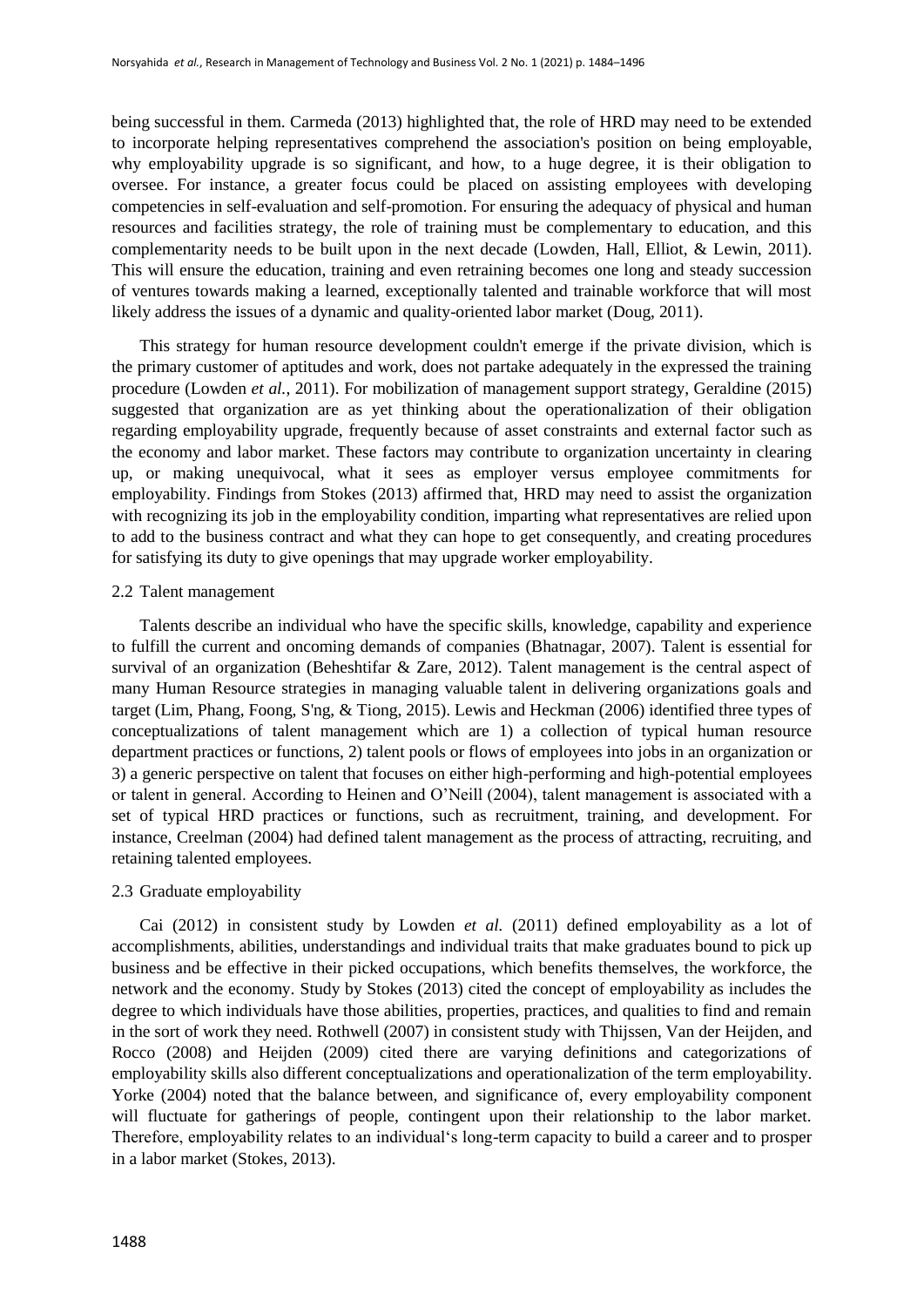Talent is one's nature aptitude or skill. Graduate employability refers as one's capability and commitment towards work after graduated. Palanichamy and Veeramani (2013) cited 11 attributes of personal employability which are ability to deal with pressure, adaptability, commitment, common sense, enthusiasm, honesty, loyalty, motivation, personal presentation, positive self-esteem and sense of humor. Clarke and Patrickson (2008) discussed five assumptions related to employability which center on the idea that employability is primarily the individual's responsibility, individuals have the desire and capacity to manage their employability, the organization's role is to provide opportunities to enhance employability, and employability is a forerunner to employment.

Palanichamy and Veeramani (2013) cited eight aspect of what employer valued graduates employability. The elements shows talented graduates should equipped with the ability to work independently & team spirit, communication, learning, initiatives & enterprise, planning & organizing, problem solving, self-management and technology skill. Lowden et. al. (2011) in the study of employers' perceptions of the employability skills of new graduates reported that there are characteristics, skills and knowledge and intellectual capability elements that are required for specific roles. The characteristic are team working, problem solving, self-management, knowledge of the business, literacy and numeracy relevant to the post, ICT knowledge, good interpersonal and communication skills, ability to use own initiative but also to follow instructions, leadership skills where necessary. CBI (2007) outlined employability skills as positive attitude which are selfmanagement, team working, business and customer awareness, problem solving, communication and literacy, application of numeracy also application of information technology.

# **3. Research Methodology**

# 3.1 Research Design

A qualitative approach is used to carry out this study. Qualitative research assumes that the researcher is an integral part of the research process. Qualitative methodologists, Janesick (2004) and Merriam (2002) affirmed that the qualitative researcher may gather information by methods for inspecting archives, watching conduct, and talking members. The researcher is the key instrument in the examination procedure. This approach is suitable with the small number of samples as this research only need a small number management people as respondents.

The unit of analysis is individual level. The population used in this study covers a group of management staff from different department at one private engineering company in Ayer Hitam, Johor. There are 111 of them in total. Janesick (2004) and Merriam (2002) noted that it is important to select a sample from which the most can be learned. Therefore, the sample size used in this study is expected at least 12 staffs until the data is saturated that will be selected as respondent to answer open-ended questions asked during interviews. The sample is targeted on management people to gain insight from management perspectives in relation of HRD strategy and talent employability. Individuals were selected to participate based on the following criteria:

- (i) Management staff (regardless any department)
- (ii) Currently hold management related position focusing on strategic planning in areas of organizational development
- (iii) Possesses knowledge of the topic and issues central to the study, including a basic understanding of the construct employability (and its operationalization in the workplace)
- (iv) Expresses a willingness and ability to participate in the interviews

# 3.2 Data Collection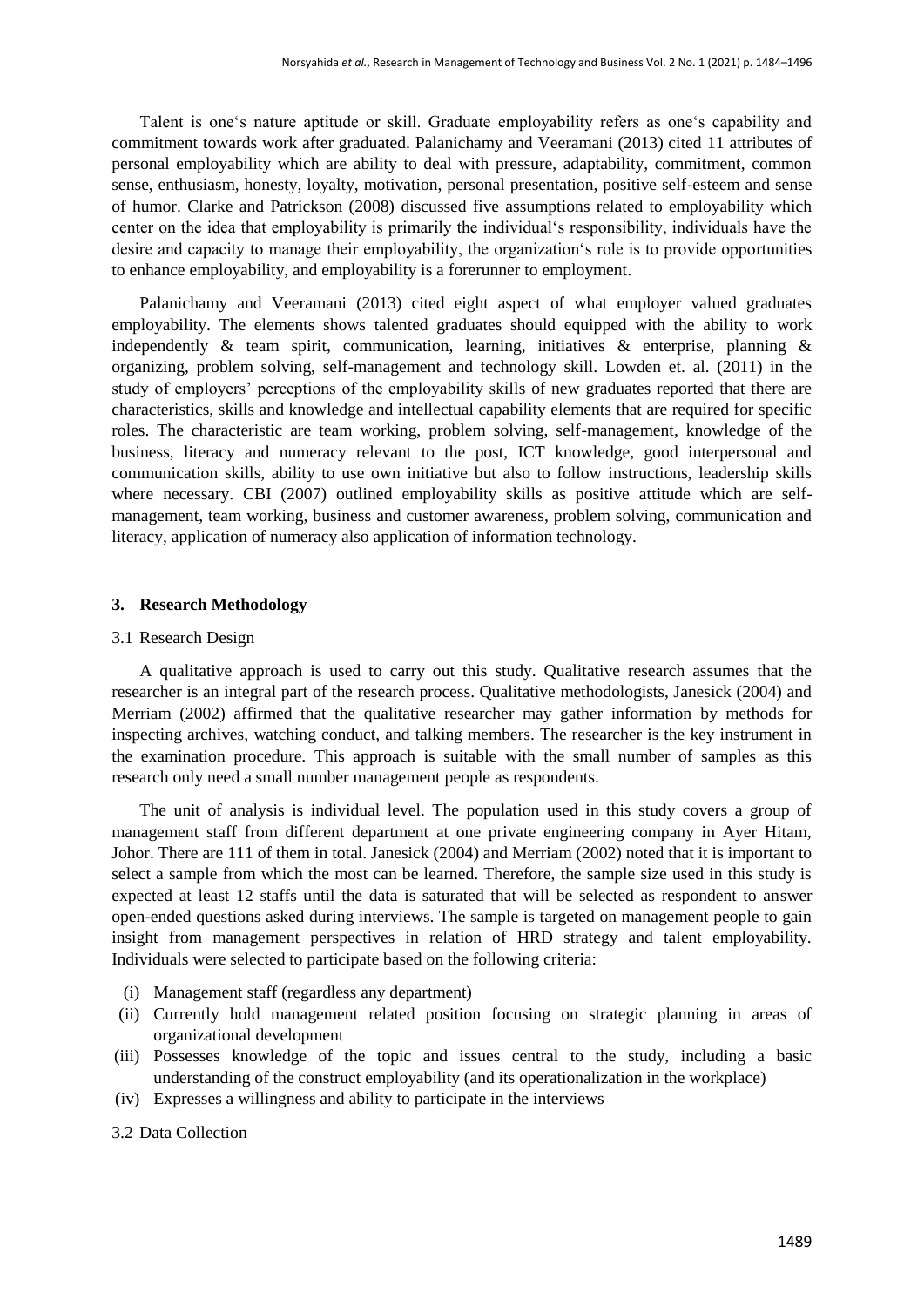Qualitative data is gathered through face-to-face interviews with selected respondents. The questions were made based on the research framework and theme. The background of interview questions was adapted from Stokes (2013). Some questions are taken directly without changes and some are slightly altered to reflect the purposes in this study. Interviews were originally scheduled to last for one and half hour. In total, 18 hours of interviews were undertaken with twelve respondents including the leader of quality control, human resource executive, sales officer, engineer, senior human resource, quality control inspector, junior quality control, production, production coordinator, procurement assistance, senior welder, and admin executive. This is shown in Table 1. Each interview has been recorded and copied verbatim and is recorded.

| N <sub>0</sub> | <b>Name and Position</b>            | <b>Department</b>                          | <b>Interview Session</b> |                            |
|----------------|-------------------------------------|--------------------------------------------|--------------------------|----------------------------|
|                |                                     |                                            | Frequency                | <b>Duration</b><br>(Hours) |
| 1              | of<br>Leader<br>Quality<br>Control  | <b>Quality Control</b>                     |                          | 1.5                        |
| 2              | <b>Human Resource</b><br>Executive  | Resource<br>Human<br>and<br>Administration | 1                        | 1.5                        |
| 3              | Sales Officer                       | Marketing                                  |                          | $1.5^{\circ}$              |
| 4              | Engineer                            | Research & Development                     |                          | 1.5                        |
| 5              | Senior Human Resource               | Resource<br>Human<br>and<br>Administration |                          | 1.5                        |
| 6              | <b>Quality Control</b><br>Inspector | Production                                 |                          | 1.5                        |
| 7              | Junior Quality Control              | Logistics                                  |                          | 1.5                        |
| 8              | <b>Production Coordinator</b>       | Production                                 |                          | 1.5                        |
| 9              | Procurement Assistance              | Procurement                                |                          | 1.5                        |
| 10             | Senior Welder                       | Warehouse                                  |                          | 1.5                        |
| 11             | Senior Welder                       | Research & Development                     |                          | 1.5                        |
| 12             | <b>Admin Executive</b>              | Resource<br>Human<br>and<br>Administration |                          | 1.5                        |
|                |                                     |                                            | <b>TOTAL</b>             | 18                         |

# **Table 1: Details of interview**

# 3.3 Data Analysis

For data analysis, this study used thematic analysis. Thematic analysis is a method for identifying, analyzing, and reporting themes within data. Basically, it will organize and describes data set in more detail (Braun & Clarke, 2006). Braun and Clarke (2006) have been introduced six step-by-step guidelines in interpreting data from interview. These guidelines includes a) familiarizing yourself with your data, b) generating initial codes, c) reading throughout each transcript to become immersed in the data, d) reviewing themes, e) defining and naming themes and f) producing the report. The responses and answers gained from the interviews are analyzed based on the objectives of this research. This study uses process of open coding developed by Creswell (2007) to categorize information to determine the attributes and category labels that fit the data collected. The same steps are using to analyze the remaining questions. The responses analyzed from the respondent must be related with the research questions.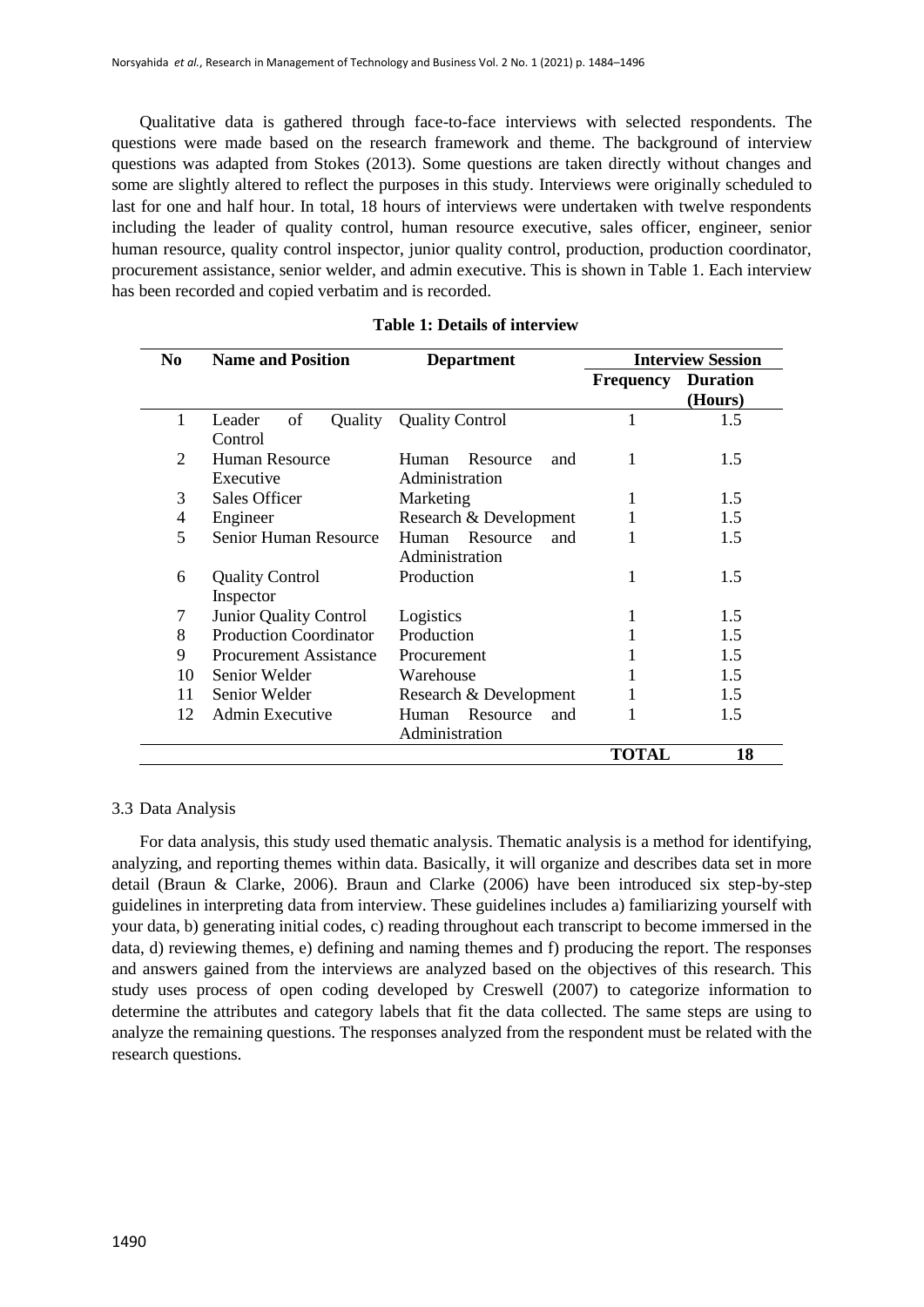#### **4. Results and Discussion**

#### 4.1 Results

# *(a) Analysis of Current of Human Resource Development Strategy (HRD) Regarding Graduate Employability*

In this section, the interview question 'In your opinion, what are the trends of HRD strategy regarding graduate employability?' and 'What is the policy of company in hiring graduates?' were been asked to respondents to gain the information about current HRD strategies in the company. The HRD strategies are categorize as 'Working experiences necessary'. If the respondents mention 'working experience' or 'experiences', it means the respondents are thinks that experiences is the current trends element needs to consider by HR regarding graduate employability when make strategic planning. The policy of company in hiring is categorized as 'Adequacy/inadequacy of human capital'. Meaning that, HR is responsible to ensure the adequacy/inadequacy of human capital in the company by spread the news of job vacancy in the department when needed. If the respondents mention 'job vacancy' or 'position vacant' in the department, it means the respondents are thinks that job vacancy available in the department is the important element of hiring policy in the company. Overall, Table 2 shows 1 out of 12 respondents thinks that HRD only responsible as source to recruit new employee, no other side role. The rest of 11 respondent thinks that HR is responsible to consider working experiences when make strategic planning regarding graduate employability. Meanwhile, 3 out of 12 respondents were not sure what their company policy when hiring. The rest of 9 respondents think that job vacancy in the department is the element consider in company policy when hiring. It can be concluded that 11 out of 12 of the respondents stated that working experiences considered as important elements in when make decision in graduate employability strategy, while 9 out of 12 respondents stated that HR is working on ensuring the adequacy/inadequacy of human capital in the company by spread the news of job vacancy in the department when needed.

|  | <b>Table 2: Current HRD strategy</b> |  |  |
|--|--------------------------------------|--|--|
|--|--------------------------------------|--|--|

| No.            | <b>Current Trends of Human Resource Strategy</b>                               |                                              |  |  |
|----------------|--------------------------------------------------------------------------------|----------------------------------------------|--|--|
|                | Q: In your opinion, what are the trends of Q: What is the policy of company in |                                              |  |  |
|                | <b>HRD</b><br>strategy<br>regarding                                            | graduate hiring graduates?                   |  |  |
|                | employability?                                                                 |                                              |  |  |
|                | <b>Working Experience Necessary</b>                                            | <b>Adequacy/Inadequacy</b><br>of<br>Human    |  |  |
|                |                                                                                | Capital                                      |  |  |
| R1             | Only responsible as source to recruit new                                      | When there is position vacant, so there will |  |  |
|                | employee. No other side role.                                                  | have job vacancy.                            |  |  |
| R <sub>2</sub> | Normally will only recruit staffs that have                                    | <b>Job</b> vacancy depends on vacant in the  |  |  |
|                | experiences rather than fresh graduates.                                       | department.                                  |  |  |
| R <sub>3</sub> | Hiring employees with <b>experiences</b> and basic                             | Job vacancy.                                 |  |  |
|                | knowledge of company.                                                          |                                              |  |  |
| R <sub>4</sub> | Reaching out graduates with previous working Position and ability suitability. |                                              |  |  |
|                | experiences/internship on<br>being<br>able<br>to                               |                                              |  |  |
|                | demonstrate problem-solving technique.                                         |                                              |  |  |
| R <sub>5</sub> | Hiring employees with suitable qualification and Position vacant.              |                                              |  |  |
|                | also experiences.                                                              |                                              |  |  |
| R <sub>6</sub> | Will look for employees working experiences Position availability.             |                                              |  |  |
|                | when hiring                                                                    |                                              |  |  |
| R7             | Not sure. But need working experiences factor Job vacancy.                     |                                              |  |  |
|                | when hiring fresh graduates.                                                   |                                              |  |  |
| R8             | Basic factor when hiring is employees must have Job vacancy.                   |                                              |  |  |
|                | at least working experiences also skills.                                      |                                              |  |  |
| R <sub>9</sub> | Not sure. Experiences I think.                                                 | Not sure.                                    |  |  |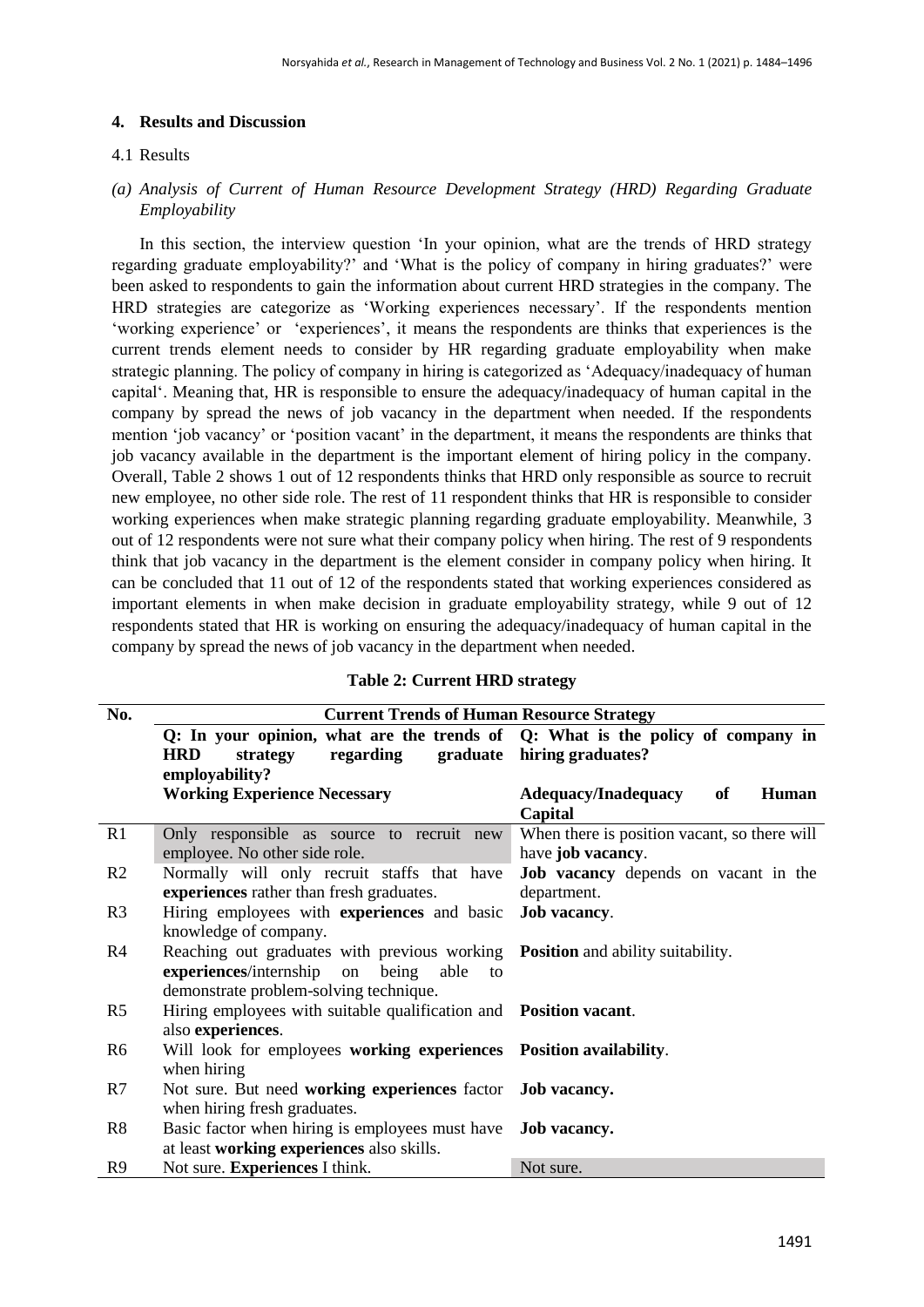| R10             | Not sure. <b>Experiences</b> maybe.                                               | Err I'm not sure, I don't know. |
|-----------------|-----------------------------------------------------------------------------------|---------------------------------|
| R11             | Need working experiences even position applied Position vacant in the department. |                                 |
|                 | is not equivalent with employees qualification                                    |                                 |
|                 | has.                                                                              |                                 |
| R <sub>12</sub> | HR thinks qualification and cleverness does not Not sure.                         |                                 |
|                 | guarantee graduates know how to do work but                                       |                                 |
|                 | experiences are.                                                                  |                                 |

# *b) Analysis of Graduate Employability Attributes Required For Graduates*

In this section, the respondents were been asked '*Describe the key attributes/skills of graduates that you perceive to be highly employable within your organization*'. To be summarized the answers provided by respondents, there are five key attributes/skills of employees that perceived to be highly employable within organization which are 'Responsible, Communication skill, Information and communications technology (ICT) Exposure and Knowledge, Problem-solving Thinking and Teamwork' as shown in Table 3. Overall, the results show that 3 out of 12 respondents asserted that responsible are the key attributes/skills of employees that perceived to be highly employable within organization. 3 respondents asserted that communication skill is the key attributes/skills of employees that perceived to be highly employable within organization. 6 respondents asserted that ICT exposure and knowledge is the key attributes/skills of employees that perceived to be highly employable within organization. 4 respondents asserted that problem-solving thinking is the key attributes/skills of employees that perceived to be highly employable within organization. 4 respondents asserted that team work is the key attributes/skills of employees that perceived to be highly employable within organization.

| No.            |                    | <b>Graduate Employability Attributes</b> |                                                   |                                               |                 |
|----------------|--------------------|------------------------------------------|---------------------------------------------------|-----------------------------------------------|-----------------|
|                | <b>Responsible</b> | Communication<br><b>Skills</b>           | <b>ICT</b><br><b>Exposure</b><br>and<br>Knowledge | Problem-<br><b>Solving</b><br><b>Thinking</b> | <b>Teamwork</b> |
| R1             |                    |                                          |                                                   |                                               |                 |
| R2             |                    |                                          |                                                   |                                               |                 |
| R <sub>3</sub> |                    |                                          |                                                   |                                               |                 |
| R4             |                    |                                          |                                                   |                                               |                 |
| R <sub>5</sub> |                    |                                          |                                                   |                                               |                 |
| R <sub>6</sub> |                    |                                          |                                                   |                                               |                 |
| R7             |                    |                                          |                                                   |                                               |                 |
| R8             |                    |                                          |                                                   |                                               |                 |
| R <sub>9</sub> |                    |                                          |                                                   |                                               |                 |
| <b>R10</b>     |                    |                                          |                                                   |                                               |                 |
| R11            |                    |                                          |                                                   |                                               |                 |
| R12            |                    |                                          |                                                   |                                               |                 |
| <b>Total</b>   | 3                  | 3                                        | 6                                                 | 4                                             | 4               |

**Table 3: Graduate employability attributes required**

## *c) Analysis of Graduate Developmental Activities for Employer*

In this section, the question '*What are examples of developmental activities you expect your new employees to engage in to remain employable*?' and '*Describe examples of developmental opportunities your organization currently offers new employees to remain employabl*e' were been asked to the respondents. The respondents' answers for the graduate developmental activities provided by employer can be categorized into four which are 'Motivational Program, Training and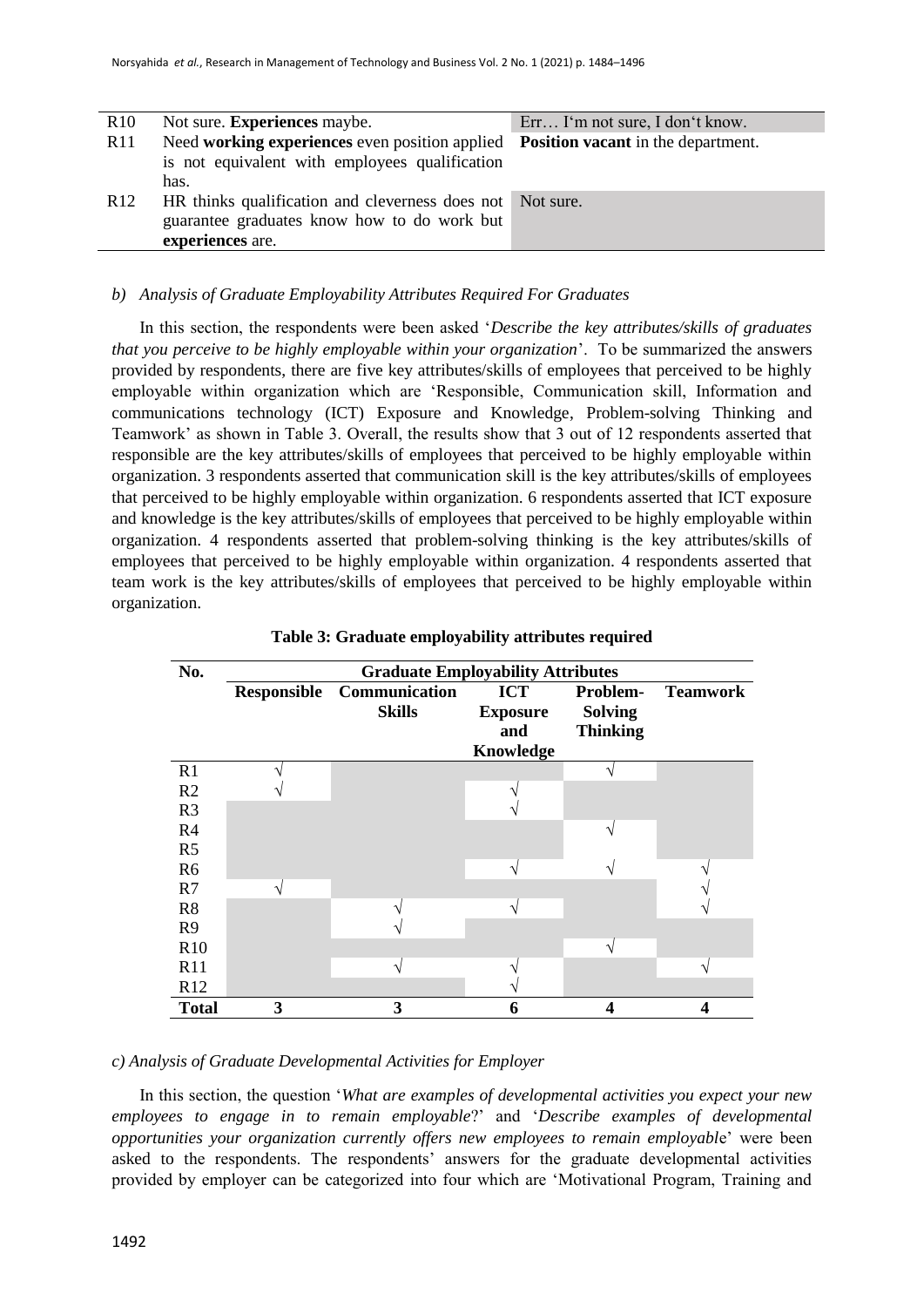Development Program, Financial and Non-Financial Opportunity, and Performance Appraisal' as presented in Table 4. The findings showed that 3 out of 12 respondents stated that the company has provided motivational program as developmental activities effort for employee to engage with. 9 respondents stated that the company has provided training and development program as developmental activities effort for employee to engage with. 6 respondents stated that the company has provided financial and non-financial opportunity as developmental activities effort for employee to engage with. 3 respondents stated that the company has provided performance appraisal as developmental activities effort for employee to engage with.

| No.            |                                | <b>Graduate Developmental Activities</b>             |                                                              |                                        |  |
|----------------|--------------------------------|------------------------------------------------------|--------------------------------------------------------------|----------------------------------------|--|
|                | <b>Motivational</b><br>Program | <b>Training and</b><br><b>Development</b><br>Program | <b>Financial and Non-</b><br><b>Financial</b><br>Opportunity | <b>Performance</b><br><b>Appraisal</b> |  |
| R <sub>1</sub> |                                |                                                      |                                                              |                                        |  |
| R <sub>2</sub> |                                |                                                      |                                                              |                                        |  |
| R <sub>3</sub> |                                |                                                      | ٦                                                            |                                        |  |
| R <sub>4</sub> |                                |                                                      |                                                              |                                        |  |
| R <sub>5</sub> |                                |                                                      |                                                              |                                        |  |
| R <sub>6</sub> |                                |                                                      |                                                              |                                        |  |
| R7             |                                |                                                      |                                                              |                                        |  |
| R <sub>8</sub> |                                |                                                      |                                                              |                                        |  |
| R <sub>9</sub> |                                |                                                      |                                                              |                                        |  |
| <b>R10</b>     |                                |                                                      |                                                              |                                        |  |
| R11            |                                |                                                      |                                                              |                                        |  |
| R12            |                                |                                                      |                                                              |                                        |  |
| <b>Total</b>   | 3                              | 9                                                    | n                                                            | 3                                      |  |

# **Table 4: Graduate developmental activities**

# 4.2 Discussions

In identifying the current HRD strategies, this study found that majority of management staffs agreed that working experience is the main criteria for graduate employment in the company. This findings is consistent with Evans *et al.* (2015) which stressed that work experience is important to employers as an indicator of the graduate's readiness for employment. Additionally, employers identified work experience as an add value and increase maturity for graduate in developing them wider range of employability skills and acquiring broader life experience as compare to those graduates without working experience (Evans *et al.*, 2015). According to Billet and Ovens (2007), related work experience with a chosen-career during interview is seemed as a main insight and provide preliminary guarantee for the employment's readiness.

In analyzing the graduate employability attributes required for graduates, it was found that ICT Exposure and Knowledge skills are considered one of the most important requirement for graduate employment. This is supported by the study of Freeman (2002), OECD (2012), Bello, Shu'aibu, Saud, and Buntat (2013), and Metilda and Neena (2017) who found that the effect of ICT exposure and knowledge on the graduate employment in organization. These studies demonstrated how ICT transforms organization practices across all sectors of the economy and also indicated the new skills required to develop new technologies and new innovations occurring in the "knowledge-based" world of work. The availability of digital technology nowadays could further contributes to the achievement of certain skill levels and different process skills with increased graduate learning capacity and improved academic system efficiency (Metilda & Neena, 2017).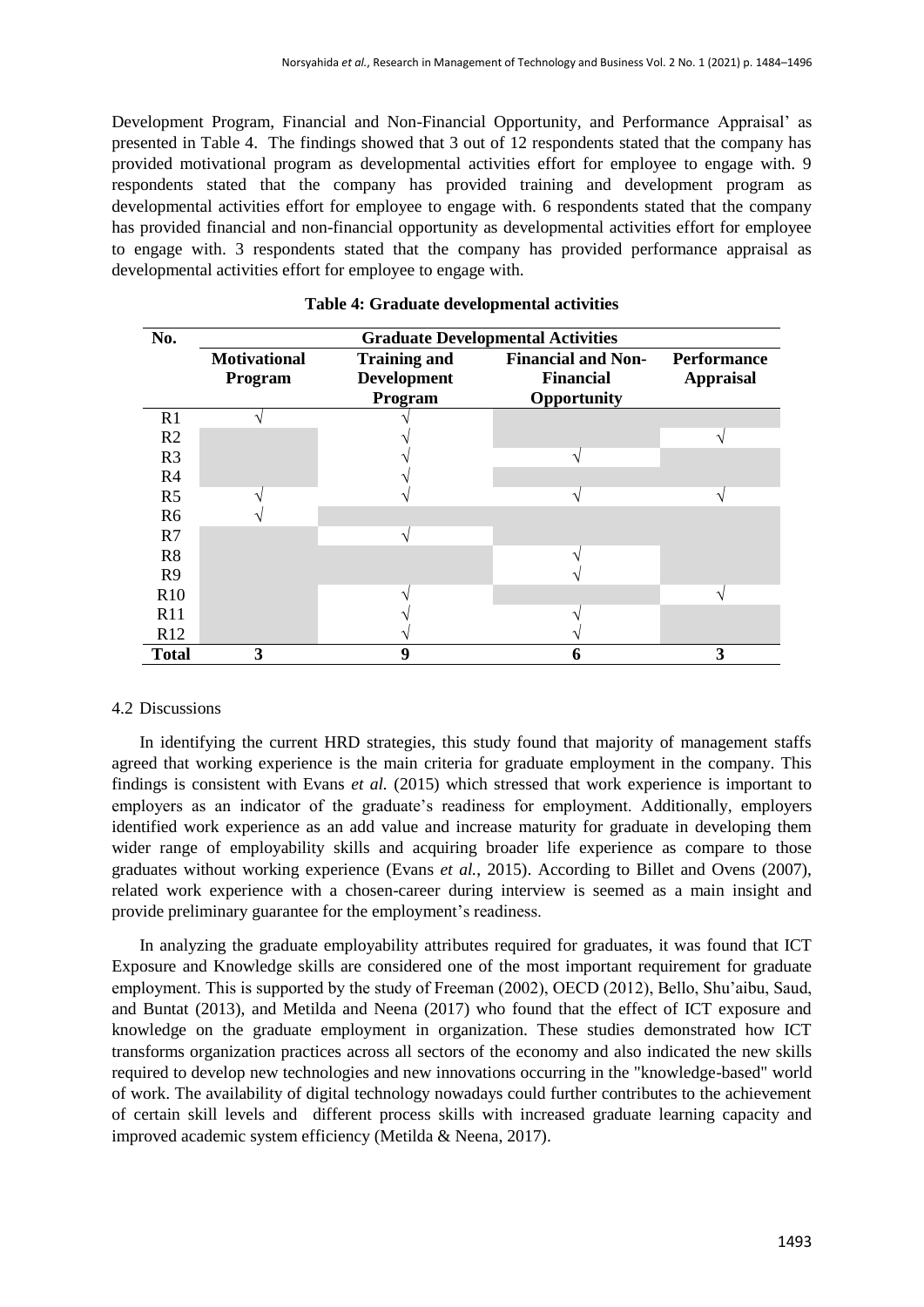Besides that, the second important attributes found in this study is problem-solving thinking and teamwork. As stressed by Suarta, Suwintana, Sudhana, and Hariyanti (2017), problem-solving and decision making are one of employability skills that is very important and needed for organization and life which also directly contribute to productive outcome. Hence, graduate today should have problem-solving skills in order to compete with others in searching a job. Moreover, Suarta *et al.* (2017) added that teamwork is also a key requirement in majority organization and it became critical element of workplace success. It is been notable that the capability to work with others excellently and the ability to build good relationship and teamwork between colleagues are deemed very important work-readiness skills (Crawford, Lang, Fink, Dalton, & Fielitz, 2011; Griffin & Annulis, 2013). Teamwork skills also can contribute to productive working relationships and outcomes (Suarta *et al.*, 2017).

Next, in analyzing graduate developmental activities for employer, major of the respondents claimed that the company has provided training and development programs and other side benefits for employees who further study as the examples of developmental opportunities currently the company offer for employees to be remained employable. This is line with Zahra, Iram, and Naeem (2014) who claimed that employee training program is a very effective developmental program to change and control workforce skills in accordance with the objectives of the organization and increase the whole performance of the organization. Thus, it is important to focus on employees' performance as it usually give high impact to organization's performance by providing them related training in turn to increase their job motivation, satisfaction and commitment (Zahra *et al.*, 2014). Likewise, Bashir and Jehanzeb (2013) also supported that systematic training and developmental program for the employees will lead to important benefits for individuals and organization such as increase organization profit and increase competitive in the job market.

Major respondents also expected that the employee should put much effort during working to grab financial and non-financial rewards to be remained employable in the company. This finding is consistent with Laakso (2012) and Rakshana and Gaffoor (2014). However, these studies found that non-financial rewards has a greater impact on employee performance rather than financial rewards. These studies also concluded that employer should manage this type of developmental program systematically by providing efficient financial rewards such as pay, bonus and benefit, and also more organized system of non-financial rewards such as security needs, social needs, self-esteem needs and self-actualization needs. These rewards or motivation should be provided and fulfilled by employees consistently in order to improve their performance.

## **5. Conclusion**

For this research, it was found that major of management staffs that have been interviewed are agree that HR is responsible to consider 'Working experiences necessary and 'Adequacy/inadequacy of human capital' is the important element consider as trends in HR strategy regarding graduate employability. The finding also demonstrated that management staffs agree that 'Responsible, Communication Skill, ICT Exposure and Knowledge, Problem-Solving Thinking and Teamwork' are the key attributes/skills of talent that perceived to be highly employable. Besides, the findings also concluded that 'Training and Development Program' and Financial and Non-Financial Rewards were the main effort of the company to provide developmental activities as talent employability strategy.

Talent employability is a popular issue among the graduates, researchers and government. Findings from this study conducted add important value for researcher, practitioner and policy makers. This study benefits other researcher as additional knowledge in employability research. It is useful for researcher to do further research in antidote of graduate employability issues and how to market graduate in the industry. Result of this study is useful for graduates with technology and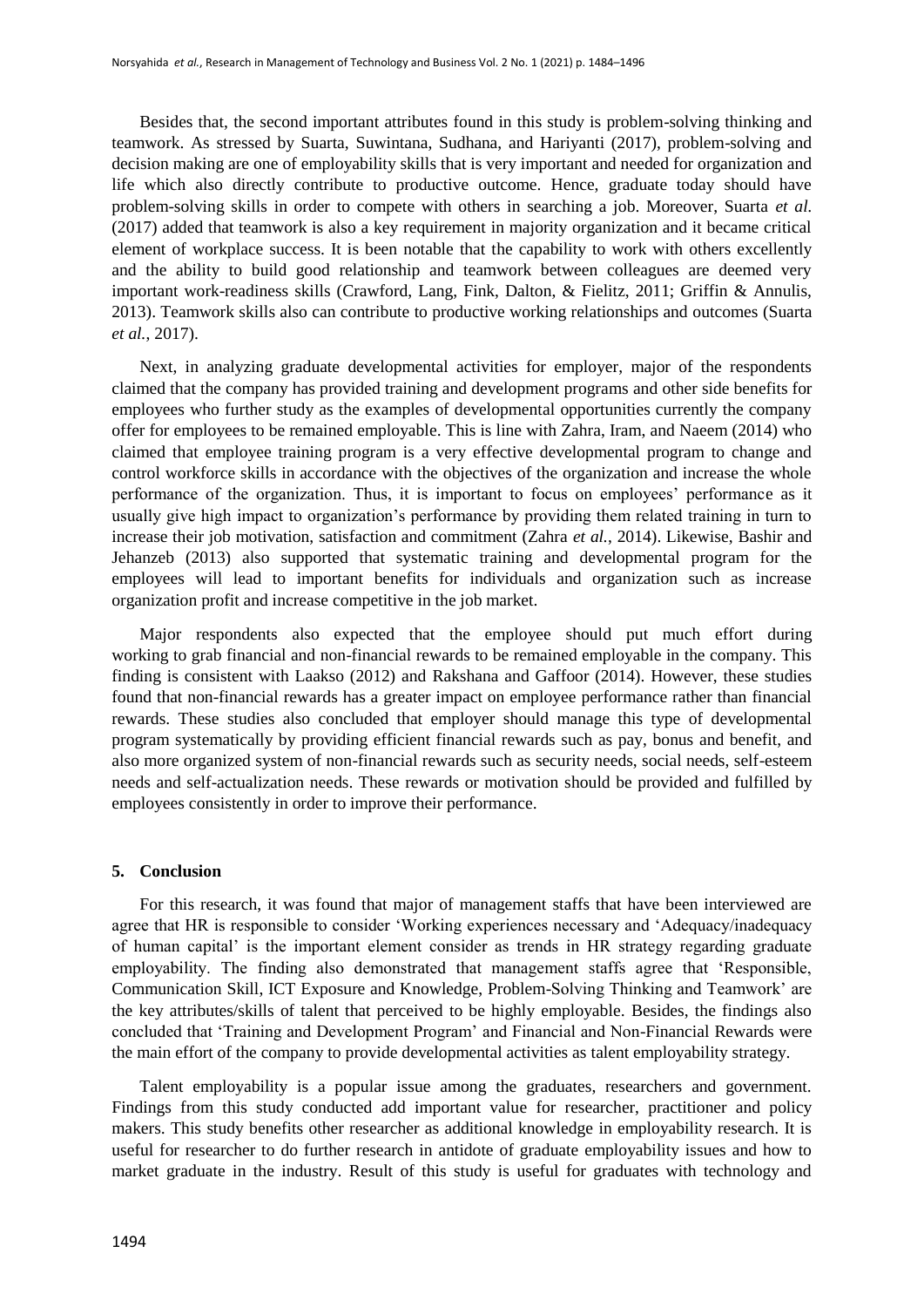engineering education background who are actively looking for employment. These findings will assist graduates to make appropriate decision when consider the employer demands and expectation that fit with skills capability. Findings from this study will benefits employer in relation of HRD strategy that suitable to employ. In addition, it gives different insight for management to support on employability enhancement executed within an organization through workplace learning initiatives.

#### **Acknowledgement**

The author thank the reviewers for their valuable comments and useful suggestion. All those who contributed directly or indirectly are thanked.

#### **References**

- Acton, T., & Golden, W. (2003). Training the knowledge worker: A descriptive study of training practices in Irish software companies. *Journal of European Industrial Training, 27*(4), pp. 137-146.
- Bagga, T., & Srivastava, S. (2014). SHRM: Alignment of HR Function with Business Strategy. *Journal of Strategic HR Review, 13*(4/5).
- Bashir, N. A., & Jehanzeb, K. (2013). Training and Development Program and Its Benefits to Employee and Organization: An Conceptual Study. . *European Journal of Business and Management, 5*(2), pp. 243-252.
- Beheshtifar, M., & Zare, E. (2012). Effect perceived organizational support on employees' attitudes toward work. *Journal of Employment Relations Today, 31*(2), pp. 67-82.
- Bell, B. S. (2006). Review of the book: The Mismanagement of Talent: Employability and Jobs in the Knowledge Economy. *Journal of Industrial & Labor Relations Review, 59*(4), pp. 670-672.
- Bello, H., Shu'aibu, B., Saud, M. S., & Buntat, Y. (2013). ICT Skills for Technical and Vocational Education Graduates' Employability. *World Applied Sciences Journal, 23*(2), pp. 204-207.
- Bhatnagar, J. (2007). Managing Capabilities for Talent Engagement and Pipe Line Development. *Journal of Industrial and Commercial Training, 40*(1), pp. 19-28.
- Braun, V., & Clarke, V. (2006). Using thematic analysis in psychology. *Journal of Qualitative Research in Psychology, 3*(2), pp. 77-101.
- Cai, Y. (2012). Graduate employability: A conceptual framework for understanding employers' perceptions. *Journal of Research in International Education, 65*(1), pp. 457–469.
- Carmeda, S. L. (2013). *A Case Study Understanding Employability Through the Lens of Human Resource Executives.* (Graduate Theses and Dissertations),
- CBI. (2007). *Future Fit – preparing graduates for the world of work*. Retrieved from
- Clarke, M., & Patrickson, M. (2008). The new covenant of employability. *Journal of Employee Relations, 30*(2), pp. 121-141.
- Crawford, P., Lang, S., Fink, W., Dalton, R., & Fielitz, L. (2011). *Comparative Analysis of Soft Skills: What is Importance for New Graduates?* Association of Public and Land-grant Universities., Washington DC.
- Creelman. (2004). The implication of talent management for diversity training: an exploratory study. *Journal of European Industrial Training, 34*(6), pp. 506-518.
- Creswell, J. W. (2007). *Research design - In Research design: Quantitative, qualitative, and mixed methods approaches* (2nd Edition ed.). London: Sage Publications.
- Doug, W. (2011). Talent management in the new business world: How organizations can create the future and not be consumed by it. *Journal of Human Resource Management International Digest, 19*(6), pp. 33-36.
- Freeman, R. B. (2002). The labour market in the new information economy.
- Geraldine. (2015). *Human Resource Development For the Public Service*. Thousand Oaks, CA: Sage.
- Goldstein, L. I., & Ford, J. K. (2002). *Training in Organisation: Needs Assessment, Development and Evaluation* (4th Edition ed.). Belmont, CA: Wadsworth.
- Griffin, M., & Annulis, H. (2013). Employability skills in practice: The case of manufacturing education in Mississippi. *International Journal of Training and Development, 17*(3), pp. 221-232.
- Heijden, C. M. V. D. (2009). A competence-based and Multidimensional Operationalization and Measurement of Employability. *Journal of Human Resource Management, 45*(3), pp. 449-476.
- Heinen, J. S., & O'Neill, C. (2004). Managing talent to maximize performance. *Journal of Employment Relations Today, 31*(2), pp. 67-82.
- Janesick, V. J. (2004). *Stretching exercises for qualitative researchers* (2nd Edition ed.). Thousand Oaks, CA: Sage.